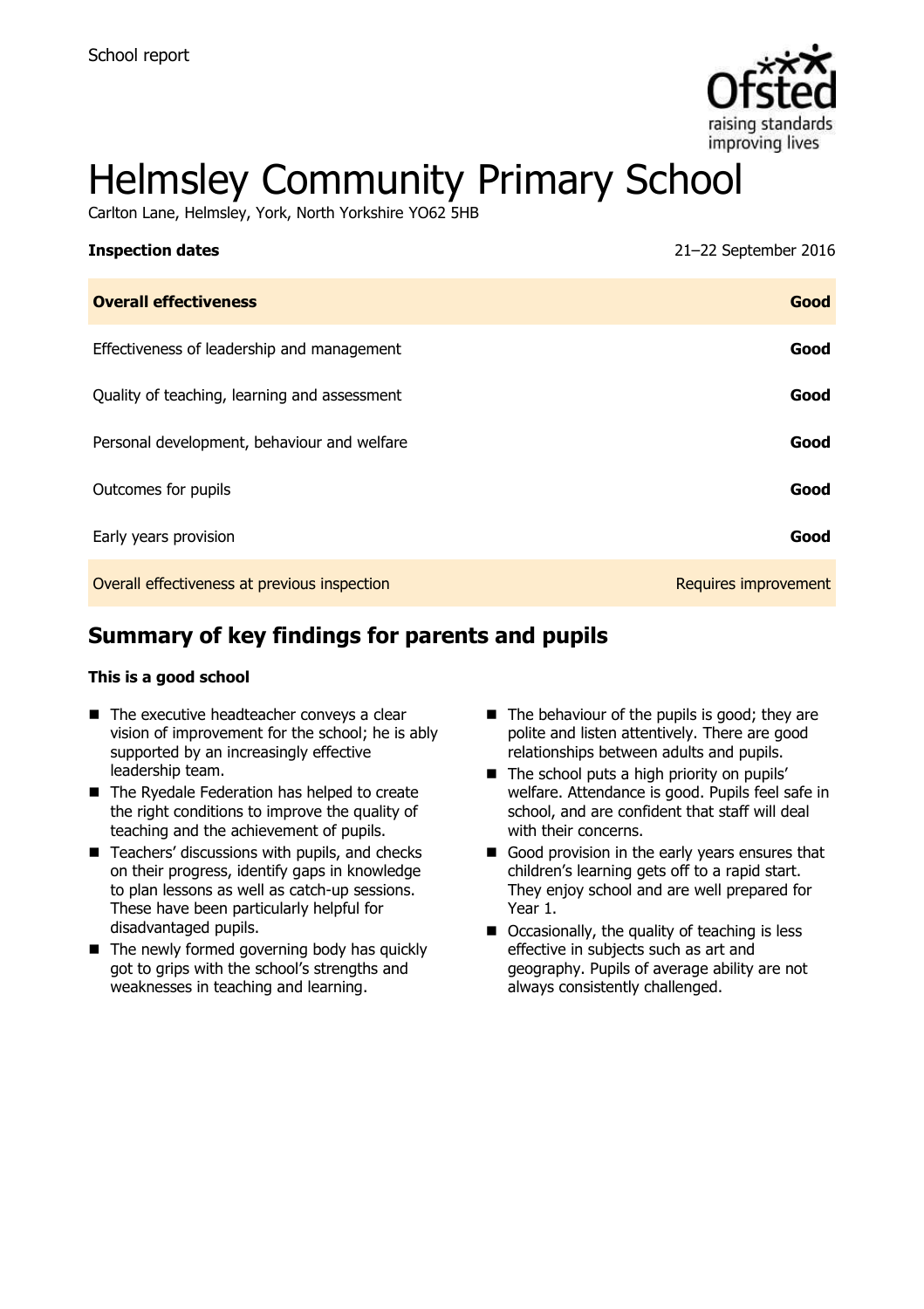

# **Full report**

### **What does the school need to do to improve further?**

- Improve the quality of teaching so that pupils sustain rapid rates of progress and achieve well by:
	- $-$  pitching work more precisely at the right level of difficulty
	- planning and teaching lessons which deepen pupils' understanding consistently across all subjects
	- raising teachers' expectations of what pupils of average ability can achieve in mathematics
	- $-$  teaching pupils how to use the correct mathematical terms when explaining their thinking
	- ensuring that pupils show their mathematical reasoning in books.
- Strengthen leadership and management by:
	- developing the skills and expertise of leaders at all levels so that any remaining inconsistencies are tackled
	- using the expertise within the federation to consolidate the strengths of leaders and teachers
	- ensuring that school policies are implemented consistently.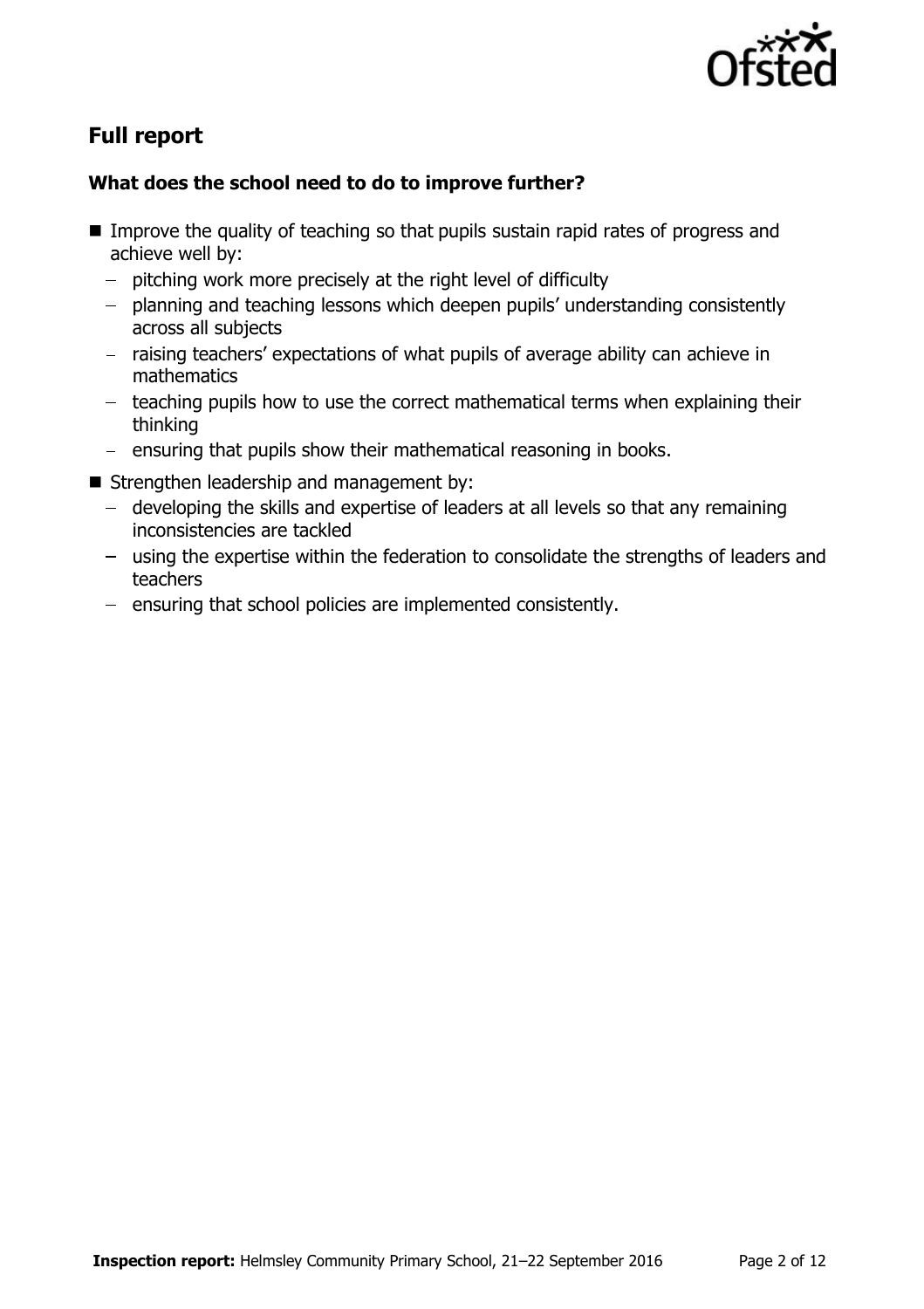

# **Inspection judgements**

#### **Effectiveness of leadership and management Good**

- Membership of the recently formed Ryedale Federation has brought a renewed vigour to the school's leadership team, driving forward further improvements in the quality of teaching and learning.
	- The executive headteacher has already had a positive impact, instilling a sense of urgency in improving outcomes for pupils, setting high expectations for the quality of teaching and conveying a clear vision for the school.
	- The leadership team has been strengthened with the appointment of new people in key roles who are leading the school in their different subjects. Using the school's tracking system, leaders at all levels know how well the pupils are doing. Extra support has been put in place to help those pupils who need to catch up, and this is having a positive impact in speeding up their progress.
	- Improvement in mathematics has been slower because too little is expected of some pupils, particularly those of average ability. Staff and pupils do not always use accurate mathematical vocabulary, and this hinders pupils in explaining and recording their reasoning. Although the school's presentation policy states that mathematical reasoning should be recorded, there is very little evidence of this in books and this has not been addressed by leaders.
	- **Professional development to support weaker teaching has been effective and teachers** value seeing good practice in other schools and gaining an insight into how to improve the quality of their own work. Senior staff have used the federation's support well to develop a more accurate view of its effectiveness. The school's link with a local teaching alliance of schools, as well as the effective support provided by the local education authority, has been helpful in improving the quality of senior leaders' work and, ultimately, in improving outcomes for pupils.
	- The school's development plan sets out a path to improvement with ambitious but realistic targets for pupil achievement. Suitable actions are noted to bring about the changes that are needed to raise the quality of teaching. The leadership team has monitored and evaluated teachers' performance. Performance management targets are clearly linked to pupil progress and attainment. Support has been given where teaching is weaker, and this has had a marked impact on improving the quality of teaching.
	- There has been some turbulence in staffing due to absence. Changes in school policies and procedures have not always been clearly communicated or checked up frequently during periods of change. As a result there is some inconsistency in practice across the school and differences in teachers' expectations have not been picked up quickly.
	- The school is reviewing its curriculum planning. Class topics incorporate a range of subjects. However, occasionally subjects are not planned or taught in sufficient depth and pupils do not achieve the same high standards across the curriculum, particularly in geography and art.
	- **E** Lessons and assemblies promote effective reflection on faith, culture and personal choices. Pupils show respect for people from all backgrounds and faiths and have a good understanding of British values. They have a thorough understanding of the importance of rules and are well informed about the democratic process. They can argue passionately for what they believe is fair, preparing them well for life in modern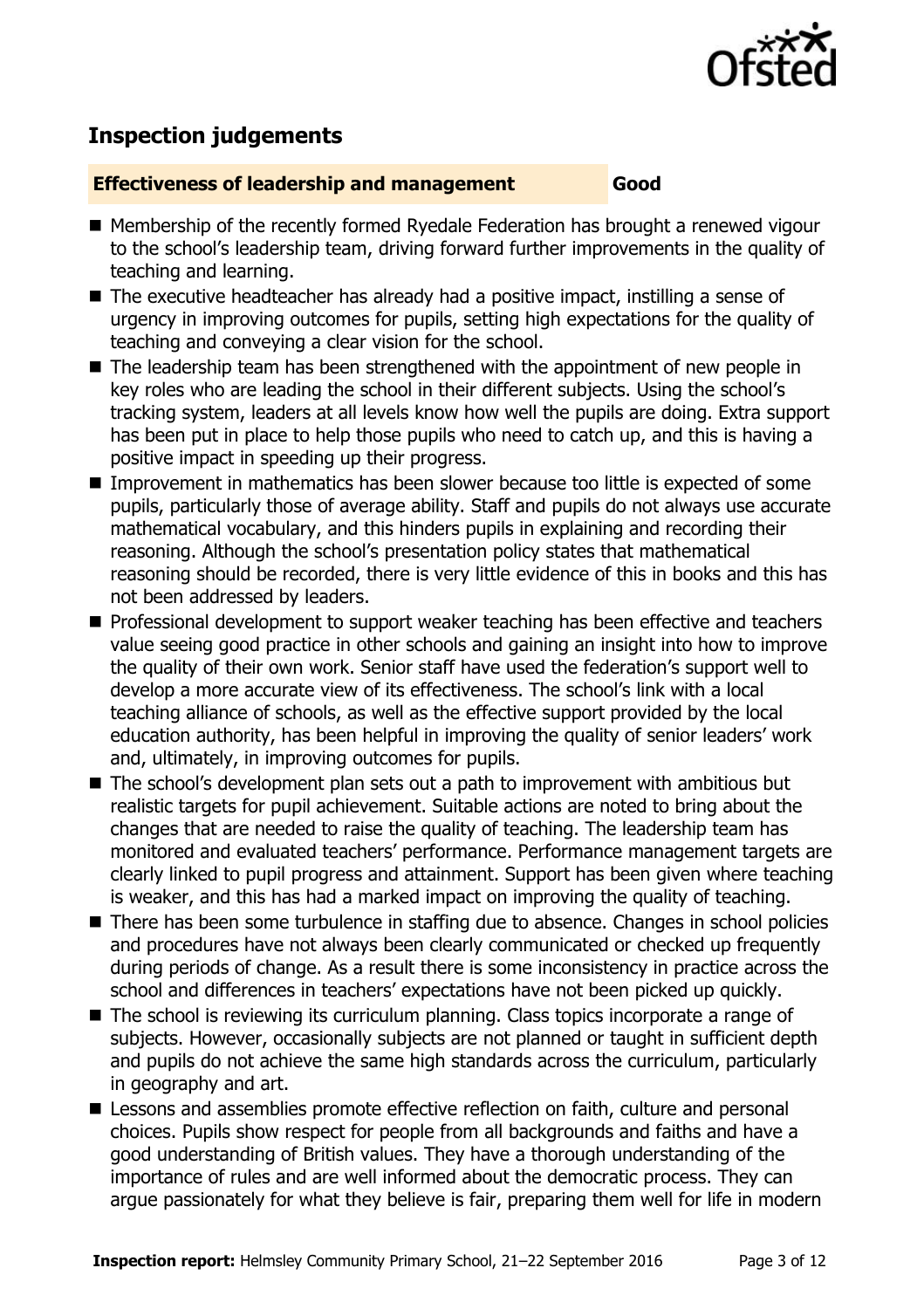

Britain.

- The school has tried hard to improve its communication with parents and this is reflected positively in responses to the online questionnaire, Parent View. Parents feel that they now receive valuable information about their child's progress. During the inspection parents commented on the school's improvement and overwhelming support for the Ryedale Federation. Parents have been rightly concerned about some of the problems in staffing and the behaviour of pupils who have since left the school.
- Leaders have used the pupil premium funding to provide extra teaching and welfare support for the most disadvantaged pupils, some of whom have emotional and behavioural needs. The school has given high priority to working with these pupils so that they gain the most from their schooling. The inspector spoke to this group of pupils during the inspection. They are motivated and keen learners, and this is reflected in their good rates of progress.
- The primary school sports funding has been used effectively to improve the skills of teachers to deliver good-quality physical education lessons, mentored by coaches who bring to the school a high level of expertise. The school now provides a wider range of extra-curricular activities so that pupils can participate in more sports and represent the school in tournaments, as well as learn new sports such as judo with which they might be less familiar.

#### **Governance of the school**

- Governance of the school is good because:
	- the newly formed governing body of the Ryedale Federation has brought about a sharper focus on holding the senior leaders to account and challenging the headteacher
	- in a short time governors have gained a good understanding about the quality of teaching across the school and are committed to ensuring that the staff they appoint provide value for money
	- while they acknowledge that the school has experienced some problems with staffing, governors are not prepared to make allowances that will have a negative impact on pupils' achievement
	- governors understand that the progress pupils make should be the main driver when awarding pay increases for teachers and the headteacher; they are fully prepared to challenge underperformance where teaching has not been good
	- governors can talk about how well different groups of pupils are doing across the school and where improvements need to be made
	- $-$  governors are aware that the most disadvantaged pupils have not always achieved as well as other pupils and can explain the support and resources that are now in place for this group and which are starting to make an impact
	- governors are fully conversant with their statutory duties for safeguarding; the new governing body has not yet recruited new staff for Helmsley.

### **Safeguarding**

- The arrangements for safeguarding are effective.
- The school puts a high priority on ensuring the safety of pupils, and the arrangements for safeguarding are good. The school works closely with external agencies and parents, where appropriate, to ensure that pupils are well supported and safe.
- **Pupils'** attendance is good and the school follows up absences to ensure that no pupil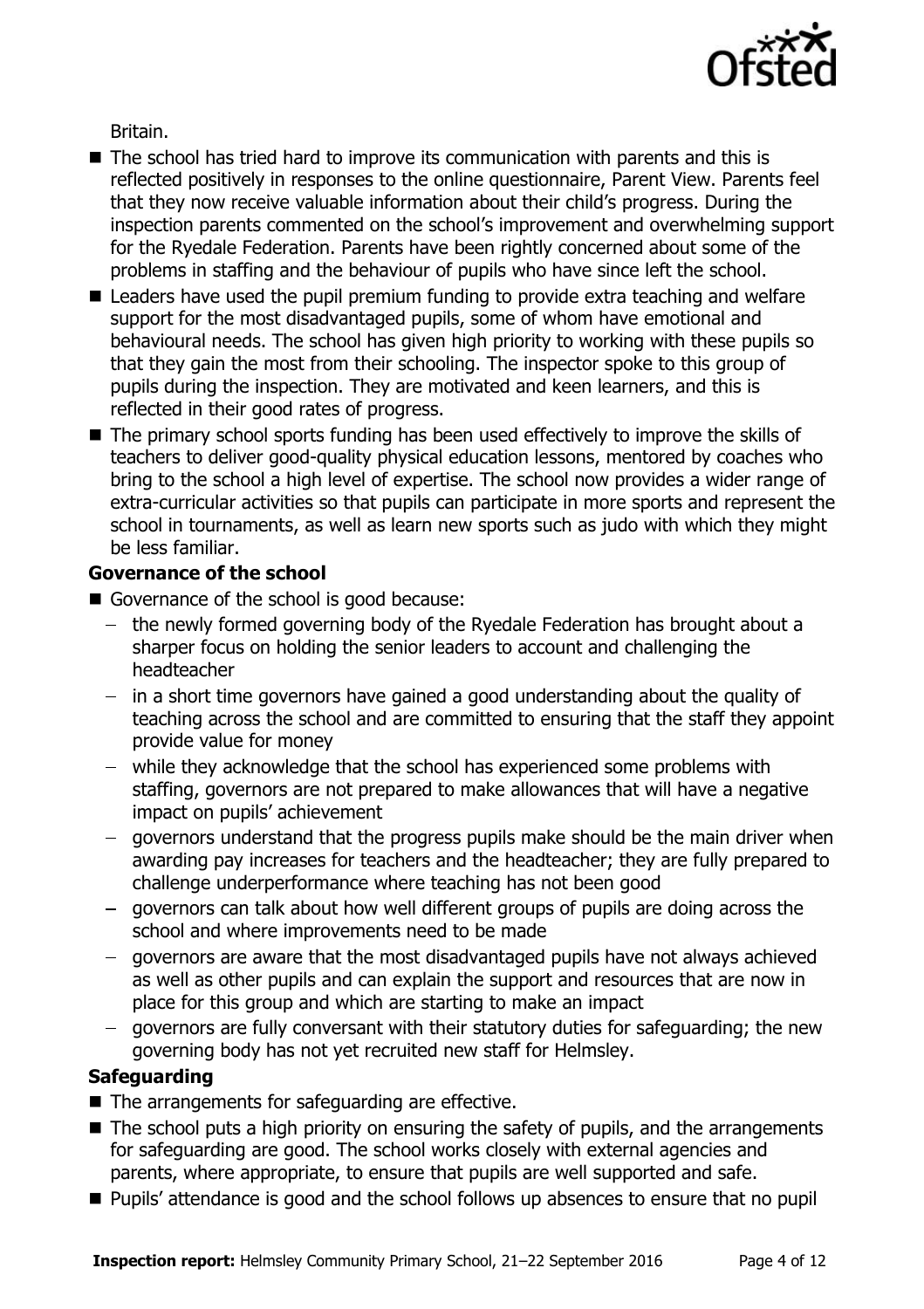

is away from school unless it is absolutely necessary.

- Teachers and pupils are aware of the school's procedures for safeguarding. Training for staff is up to date and staff are aware of their obligations to prevent radicalisation and extremism.
- The school is keen to give pupils the opportunity to go on school trips, including a residential stay in London. The school uses detailed risk assessments to plan these trips and parents comment that they are 'impressed' with the school's organisation.

#### **Quality of teaching, learning and assessment Good**

- $\blacksquare$  Teachers have benefited from some good-quality training to improve their teaching, which is now good. Teachers use a range of styles to deliver lessons. When pupils are working in a group or in pairs they cooperate and adapt well, using each other as sounding boards for their ideas.
- Teachers use information technology which engages the pupils' interest and motivates them to learn. For example, in one mathematics lesson pupils had to explain their mathematical reasoning to 'an alien'. The teacher provided a mobile phone for pupils to explain their thinking 'one to one'. This gave the pupils the opportunity to rehearse their mathematical thinking and develop their confidence.
- The progress pupils are making is checked frequently and any gaps in their understanding are planned into lessons. Time is given for pupils to talk to staff about how well they are doing and what they need to do to improve. Pupils say that this has helped them to know how to get better and they are keen to 'move up a stage although it is sometimes hard!'
- Teachers' marking in books provides feedback and points to improve; however, these are not always followed up. Pupils talk about the school's new grammar scheme, which they enjoy, and explained to the inspector how it had helped them with their writing. Pupils' spelling is generally accurate or at least they make plausible attempts at spelling a word using their phonics knowledge. This has contributed to some good outcomes in phonics for the younger pupils, as well as pupils' ability to use spelling, grammar and punctuation in key stage 2.
- The school has provided new reading material for the pupils and they proudly showed the inspector some of the books that they liked in the school's library. Pupils read regularly at school and at home. This home support, coupled with pupils' genuine enjoyment of books, means that they are well prepared with the necessary skills to become good readers. Pupils had recently enjoyed exploring the works of Roald Dahl, writing in a 'dream jar' and, in art, making and painting giants modelled on the author's creation of the Big Friendly Giant.
- **Pupils enjoy a range of different subjects, particularly history, information and** communication technology (ICT), physical education (PE) and 'getting their hands dirty' in science. While pupils' books show that a broad range of subjects are covered, subjects are not planned and taught equally effectively to ensure that pupils reach the same high level of skill and/or knowledge in all of them.
- In mathematics lessons teachers usually cater well for the least able pupils and the most able pupils, who are challenged by the work they are expected to do. Teachers do not always have high expectations of pupils of average ability. They are sometimes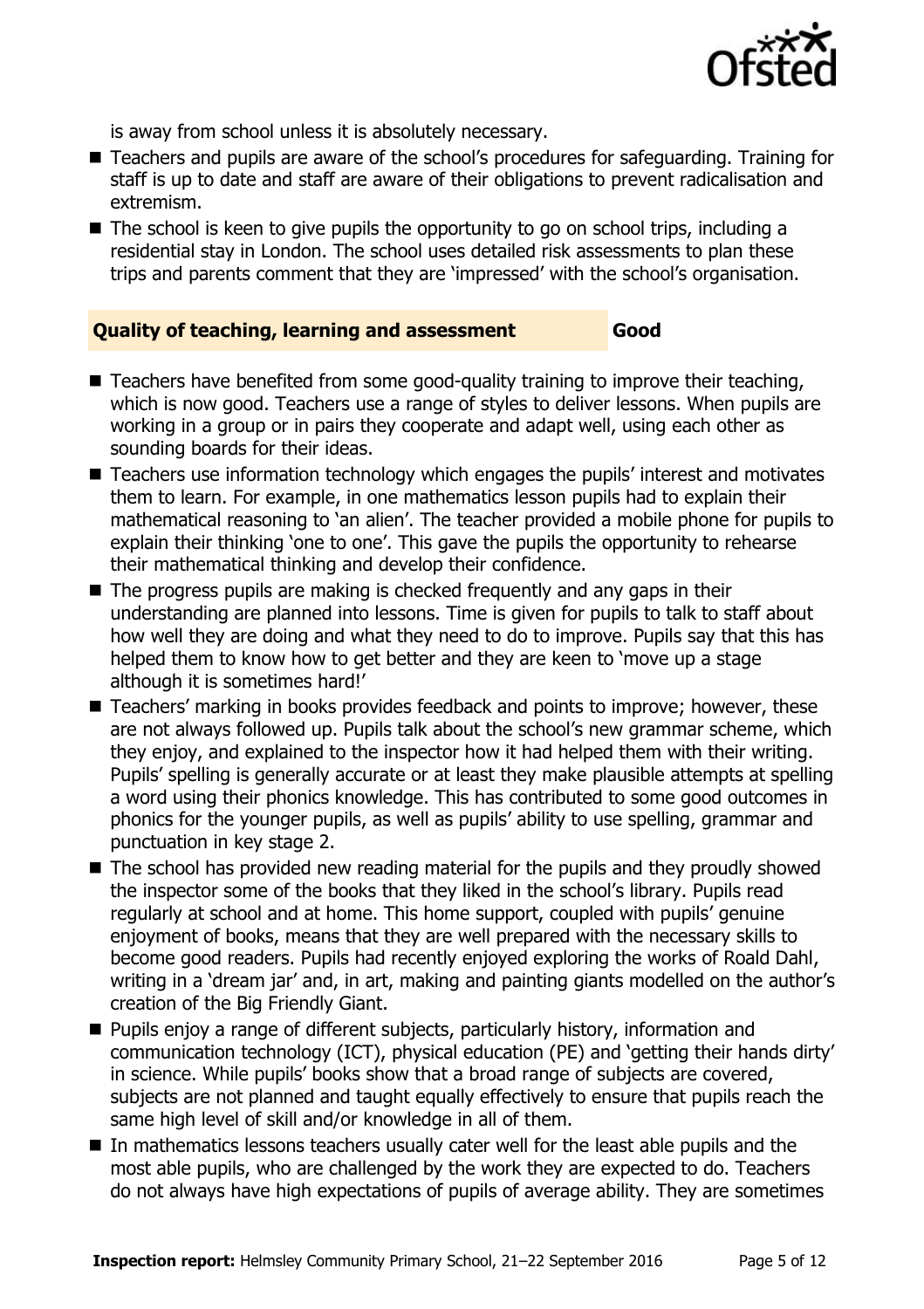

given work that is too easy, and this hinders their progress.

The mathematics books show that pupils set out their work clearly and neatly but rarely record their reasoning. In lessons they have difficulty explaining their mathematical thinking because they are not fluent in using mathematical terms to justify their answers, and this is holding them back from making better progress.

#### **Personal development, behaviour and welfare Good**

#### **Personal development and welfare**

- The school's work to promote pupils' personal development and welfare is good. Funding is used to provide opportunities for extra-curricular clubs and trips for pupils who would otherwise not get the chance to participate in out-of-school activities; this is having a positive impact on the most disadvantaged pupils.
- The school now runs a breakfast club to provide a good start to the day for the very few pupils who attend.
- **Pupils say that they feel safe and know how to keep themselves safe. They are very** well informed about safety when using the internet, and accurately described procedures to exit the school in an emergency. They are confident in the school's systems to sort out any problems they have. Pupils have good relationships with each other and with the adults. They have a good understanding of bullying, including any related to gender or race, and are knowledgeable about the use of language which could be hurtful to others.
- $\blacksquare$  Pupils were adamant that people had a right to make different life choices something that they had learned in lessons and assemblies. They understand and talk about the fact that people hold different views and have different cultures and religions, and that these should be respected. They are well prepared to develop into good citizens in a tolerant and diverse Britain.

#### **Behaviour**

- The behaviour of pupils is good. Pupils talk about the school's red and yellow card system for managing behaviour and say that this is helping pupils to behave. Although they are no longer in the school, there have been some pupils with behaviour problems; this has concerned some pupils and parents. The school follows up parent and pupil concerns, and follows up any action taken to make sure that it has been effective.
- As a result of parent input, the school has made some changes to the start of the day as well as the breaktimes and lunchtimes. The school is a calm and ordered place to work and play. Lunchtimes in family groups mean that pupils of mixed ages enjoy a meal together in a quieter environment and older pupils take responsibility for younger pupils. Parents are positive about seeing more senior staff in the playground in the mornings.
- **Pupils are well mannered and courteous. Pupils have good attitudes to learning, and** this is reflected in their good attendance. They listen well to the adults and their peers, and show respect for the views of others. They respond quickly when called to attention.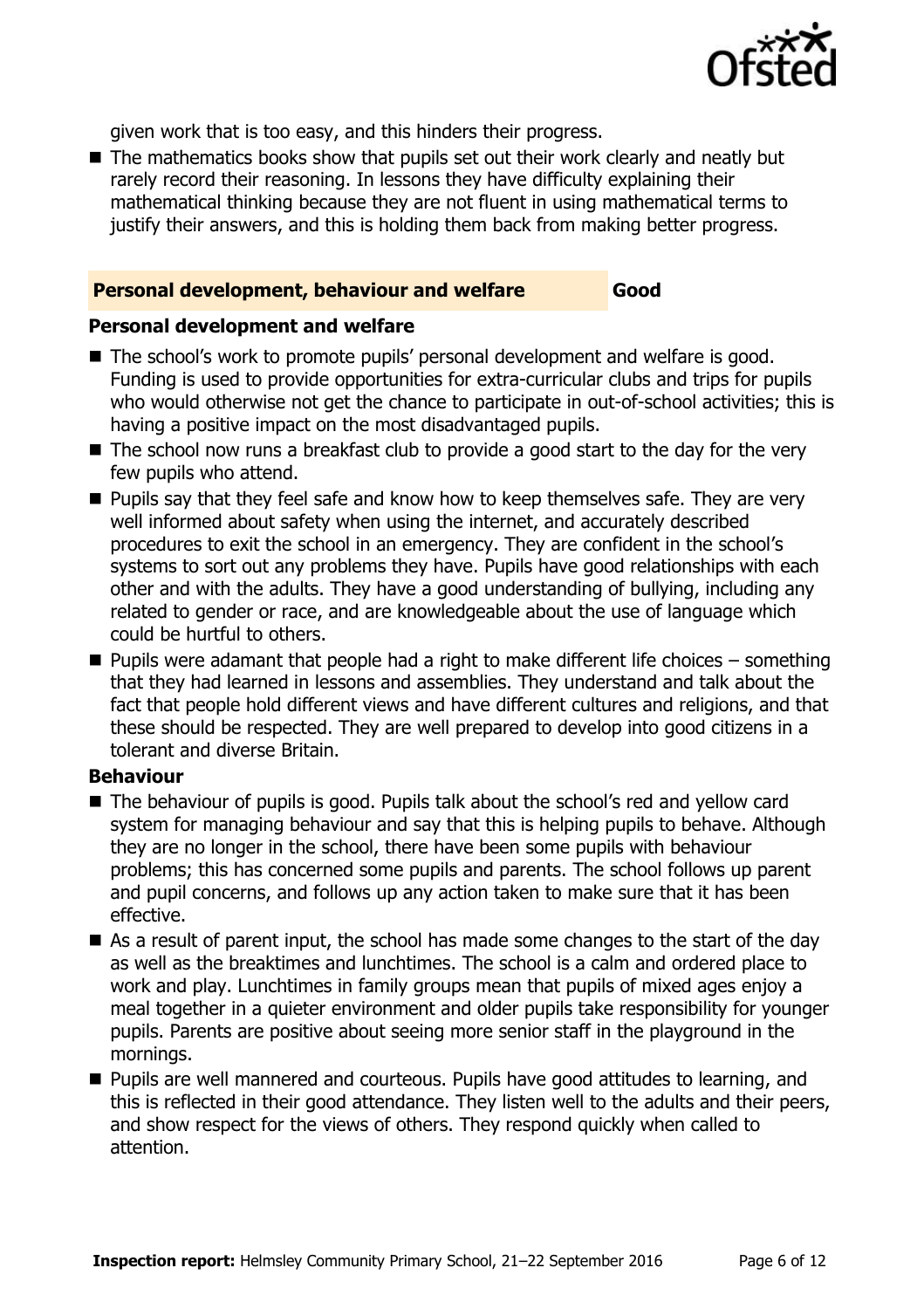

#### **Outcomes for pupils Good**

- **Pupils' attainment continues to improve. In Year 1 pupils achieve well in phonics when** compared to others nationally. By the end of key stage 1, pupils are now achieving broadly in line with the national average.
- At the end of key stage 2, when compared to the national average, standards are broadly the same in reading and writing, and lower in mathematics. Pupils also make less progress in mathematics when measured from their starting point in key stage 1. Pupils' progress in writing has been slow but better teaching has speeded up pupils' achievement and their books show rapid improvements. Pupils make at least expected progress in reading by the time they reach the end of key stage 2.
- The school's tracking data of pupils' progress and the quality of pupils' books show an improvement in pupils' work. Most year groups are now making better progress in reading, writing and mathematics, and are continuing to do so because teaching is good. However, because of changes in staffing some pupils have gaps in their knowledge and understanding, particularly in mathematics where progress is slower. The legacy of underachievement is now being resolved with the appointment of highquality teachers and support for those where teaching is weaker.
- $\blacksquare$  By the end of key stage 2 in reading and writing, the attainment of disadvantaged pupils is broadly in line with the national average. The extra support which is given to these pupils in school is proving to be beneficial in helping them to catch up with their literacy skills. The progress of the disadvantaged pupils is faster than that of their peers in reading and writing but slower in mathematics.
- Extra guidance in groups and good support in lessons by skilled teaching assistants mean that pupils who have special educational needs and/or disabilities make good progress. Observations during the inspection showed this group of pupils to be well motivated and confident. Adaptations to their classroom environment have had a positive impact in accommodating the needs of pupils who have disabilities and helping them to learn effectively.
- The most able pupils have not always done as well as they should. Teachers are now better at pitching work at a higher level in all subjects and have much higher expectations of what the most able pupils could and should achieve. This is resulting in better achievement, particularly in writing.
- **Pupils are taught a full range of subjects; they like science, especially doing** experiments. Their science books show how they plan and carry out scientific investigations and they are able to accurately record their findings in various ways. They are knowledgeable about the historic periods that they have learned about and say that they enjoy history. In some subjects pupils have not developed their skills or knowledge to a high level. For example, some pupils have limited geographical knowledge; art work shows that pupils have not really developed beyond the basic skills.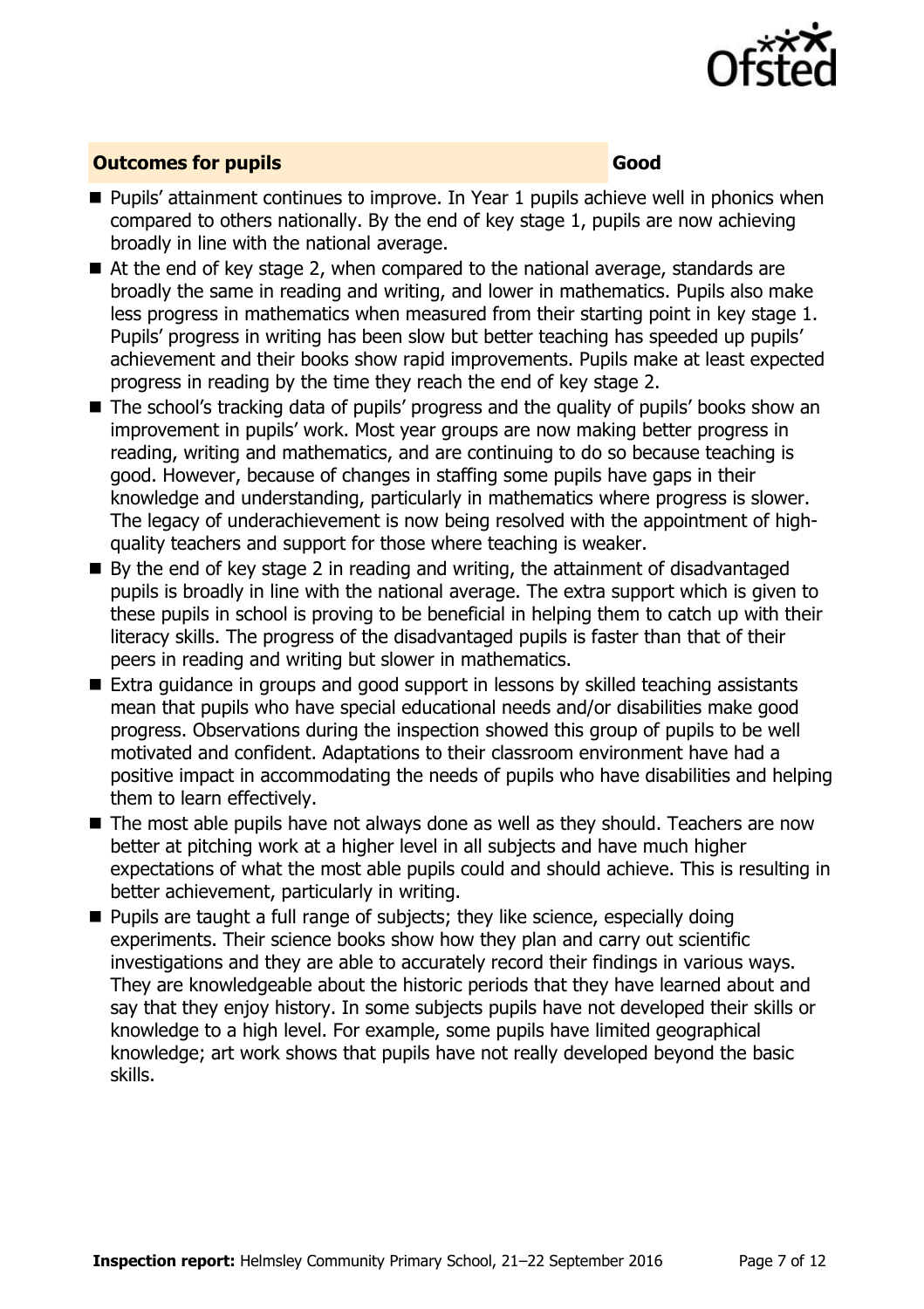

#### **Early years provision Good**

- The new early years provision, which combines the school Nursery and the Reception class, gets the children off to a good start where they happily learn and play together. Parents are welcomed in the morning and children settle well because the unit offers a safe, bright and stimulating environment.
- Children enter the early years with skills and knowledge broadly typical of their age. The quality of teaching and high expectations result in children making good progress to achieve standards above the national average when they leave the Reception class. They are well equipped for key stage 1. The teaching of phonics is effective and even the very youngest children show an early interest in learning the sounds letters make as they see the older children developing good reading habits
- Children have good relationships with adults as well as with each other; routines and expectations are established from the start. Children's behaviour is good, in the classroom and in the outside area. They play together safely, for example being mindful when using simple digging tools and taking care when they run about or climb.
- Children cooperate well in pairs, take turns, listen carefully and follow instructions. They are able to sustain concentration for a considerable time because they are so engrossed in their play, whether it is spooning out porridge for the three bears or digging in the sand. They particularly like playing on the pirate ship or in the police station.
- Children are confident in creating their own games and directing their own play. The story of the week, 'Goldilocks and the Three Bears', sparked the children's enthusiasm which resulted in them devising a play. Children designed posters to advertise the performance and were keen to issue tickets to the audience, including the inspector. They made sure that the chairs were correctly labelled for mummy, daddy and baby bear and designated the 'police station' as the dressing room. This spontaneous play showed the children communicating very effectively. They were highly motivated, including those pupils who have special educational needs, who were mesmerised as they waited for the performance to begin.
- The basic skills of mathematics and language are well planned within the classroom as well as in the outdoor areas. Numbers and labels, including some in Polish, feature everywhere in the setting, reinforcing the children's new-found knowledge in different contexts. The unit's guinea pigs have been a popular focus in developing language skills, particularly for those children at the early stages of learning English as an additional language.
- The leadership in the early years has brought about a clear focus on improving the quality of learning for these young children. Adults make frequent checks on what the children can do and what they need to learn next. This is particularly evident in the activities which are provided for them to choose so they can practise their reading, writing and mathematical skills. Challenges are provided for children to solve problems, act out in various role-play areas, or construct something using a range of equipment.
- Teaching is good and the needs of individual children, including pupils who have special education needs and/or disabilities, are well met. Those pupils needing support with speech and language are well catered for by the adults around them, who model good language and articulate clear speech.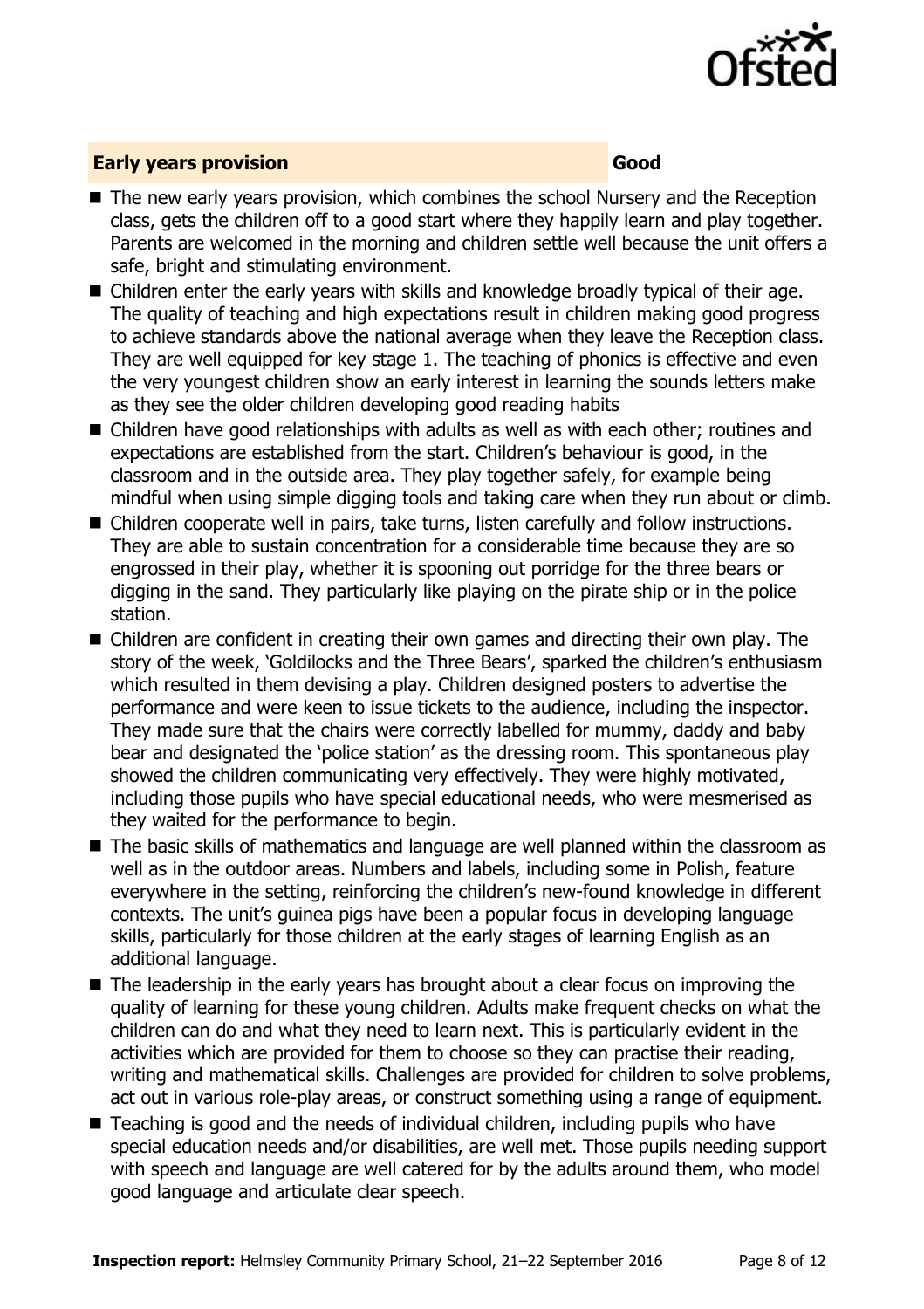

- Relationships with parents are strong. They are effective partners in contributing to their child's learning profile. Parents are encouraged to talk to their children about what they do in school. A home-school book with a photograph of something the child has done is accompanied by a speech bubble, and parents record what the child says. These are well used by parents, who value the good channels of communication between home and school.
- The welfare and safety of the youngest children are given a high priority in the early years. Staff are skilled and responsive to children's individual needs. Good links with external agencies and specialists support children with specific needs so that they are motivated learners, able to participate fully in school life. Transition arrangements are good; staff make home visits prior to children starting. All health and safety requirements are met; the unit is a safe place for children.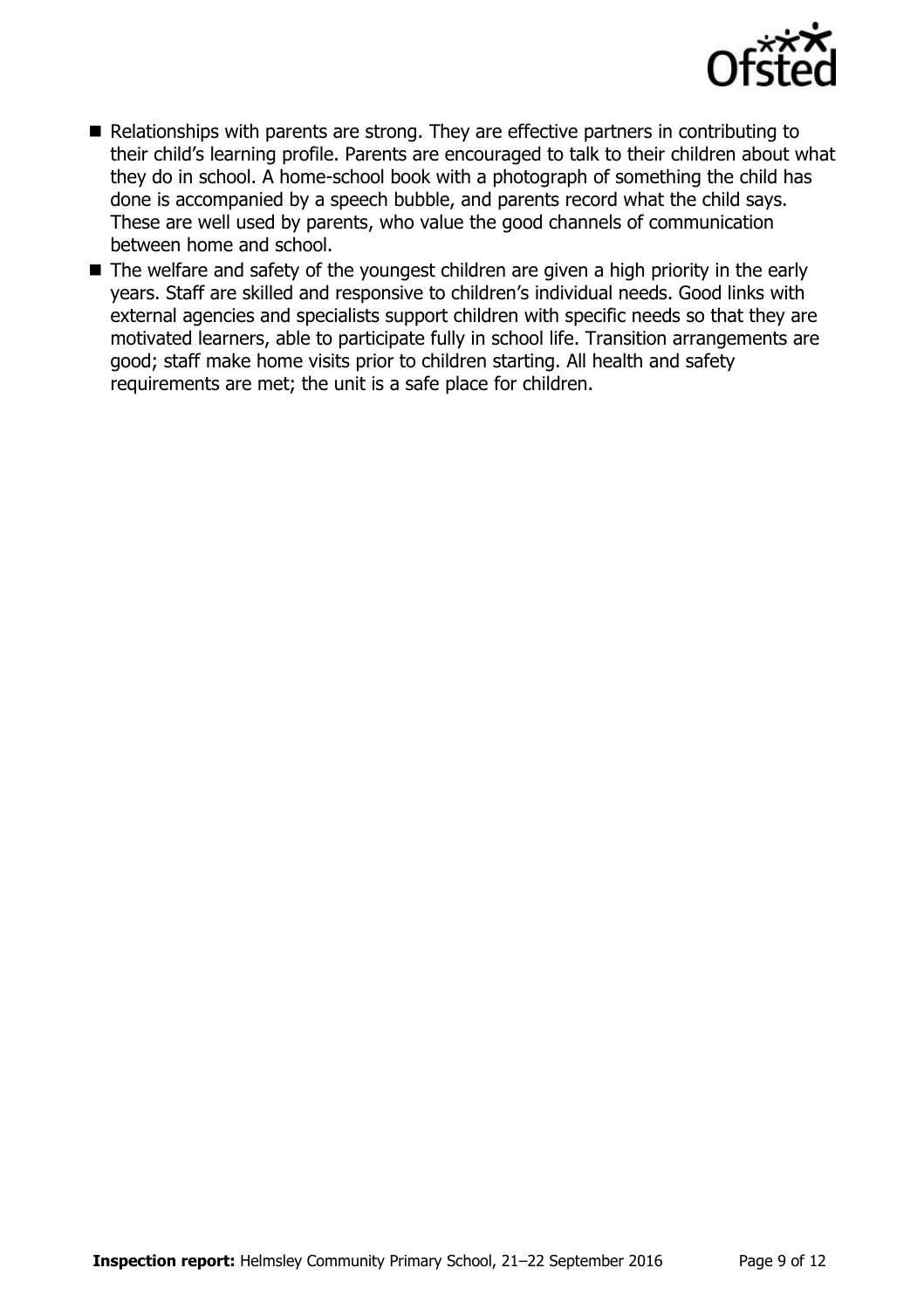

# **School details**

| Unique reference number | 121364          |
|-------------------------|-----------------|
| Local authority         | North Yorkshire |
| Inspection number       | 10012055        |

This inspection was carried out under section 5 of the Education Act 2005.

| Type of school                      | Primary                             |
|-------------------------------------|-------------------------------------|
| School category                     | Community                           |
| Age range of pupils                 | 3 to 11                             |
| Gender of pupils                    | Mixed                               |
| Number of pupils on the school roll | 113                                 |
| Appropriate authority               | The governing body                  |
| Chair                               | David Ball                          |
| <b>Executive headteacher</b>        | <b>Mark McCandless</b>              |
| <b>Headteacher</b>                  | <b>Tim Hiley</b>                    |
| Telephone number                    | 01439 770 783                       |
| Website                             | www.helmsley.n-yorks.sch.uk/        |
| <b>Email address</b>                | headteacher@helmsley.n-yorks.sch.uk |
| Date of previous inspection         | $1 - 2$ July 2014                   |

#### **Information about this school**

- Helmsley Community Primary School is now part of the Ryedale Federation of schools, led by an executive headteacher.
- This is a smaller than average-sized primary school.
- Nearly all pupils are from White British backgrounds and speak English as their first language.
- The proportion of disadvantaged pupils supported by the pupil premium is lower than average.
- The proportion of pupils who have special educational needs and/or disabilities is lower than average.
- The school meets the government's current floor standards, which set the minimum expectations for pupils' attainment and progress in English and mathematics by the end of Year 6.
- The school meets requirements on the publication of specified information on its website.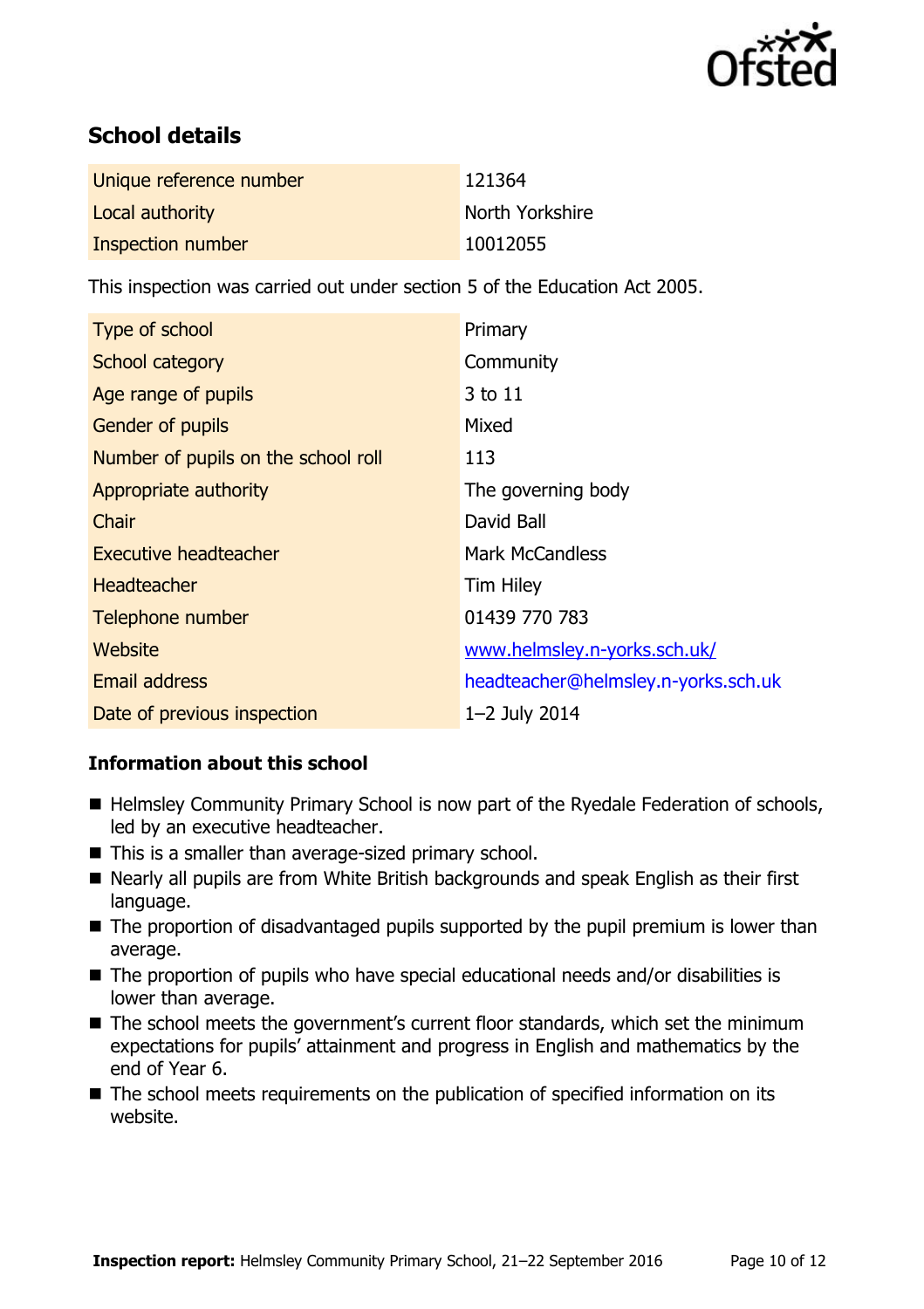

## **Information about this inspection**

- The inspector visited lessons in all classrooms, some with the headteacher. In addition, the inspector observed small groups of pupils being taught.
- The inspector scrutinised pupils' work, heard pupils read and spoke to pupils about their enjoyment of school and their opinions of behaviour and safety.
- The inspector held discussions with staff, governors and representatives of the federation and the local authority.
- A wide range of school documents, including: the school's self-evaluation; its school development plan; behaviour and attendance records; governing body documents; and documents relating to the monitoring of teachers' performance, was taken into account as part of the evidence.
- The views of 48 parents who responded to the online questionnaire, Parent View, were taken into account, as were discussions with parents.

#### **Inspection team**

Karen Heath, lead inspector **Careford Inspector** Ofsted Inspector